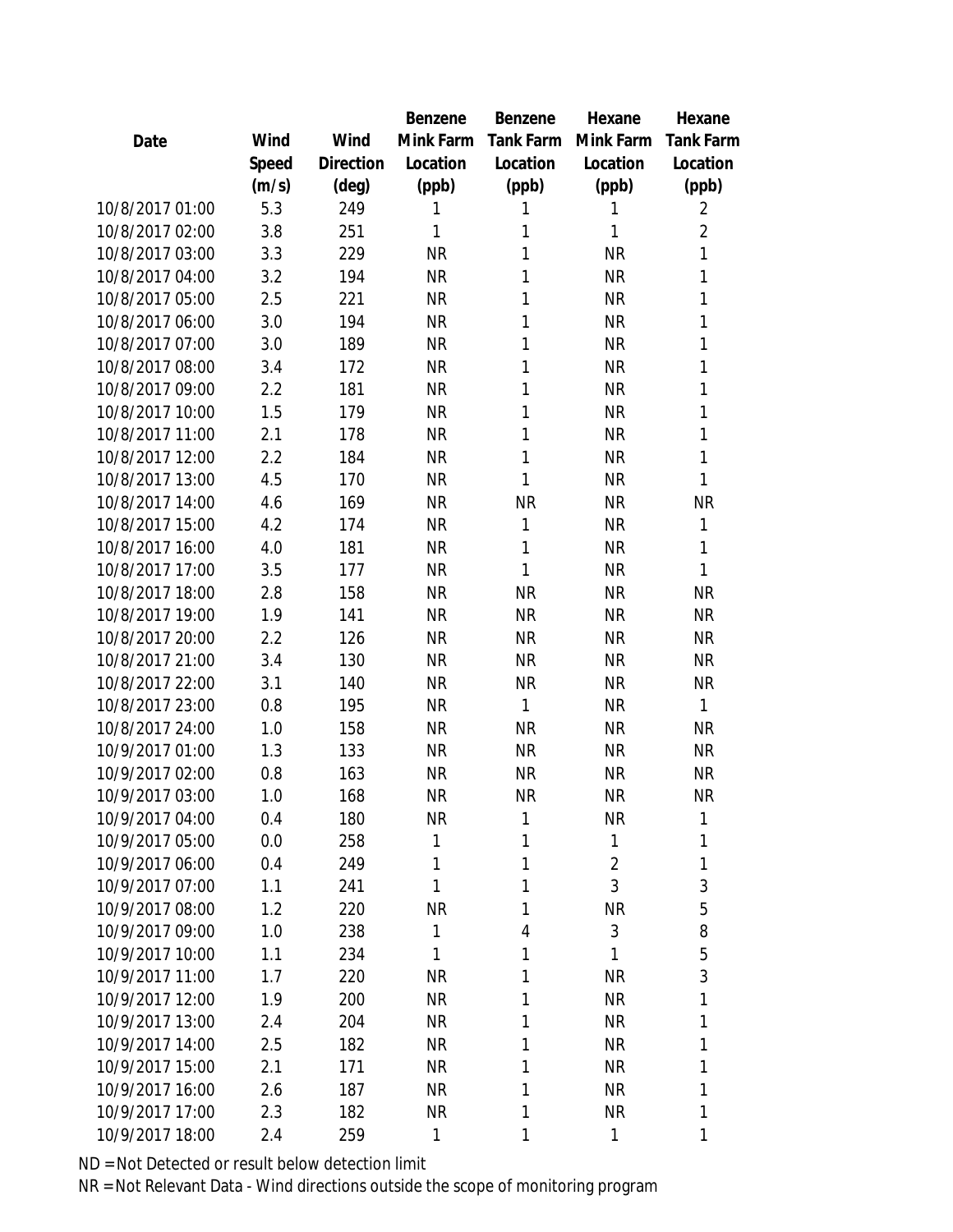|                  |       |                | Benzene   | Benzene          | Hexane         | Hexane    |
|------------------|-------|----------------|-----------|------------------|----------------|-----------|
| Date             | Wind  | Wind           | Mink Farm | <b>Tank Farm</b> | Mink Farm      | Tank Farm |
|                  | Speed | Direction      | Location  | Location         | Location       | Location  |
|                  | (m/s) | $(\text{deg})$ | (ppb)     | (ppb)            | (ppb)          | (ppb)     |
| 10/9/2017 19:00  | 1.2   | 260            | 1         | 1                | 1              | 5         |
| 10/9/2017 20:00  | 1.6   | 64             | <b>NR</b> | <b>NR</b>        | <b>NR</b>      | <b>NR</b> |
| 10/9/2017 21:00  | 3.6   | 46             | <b>NR</b> | <b>NR</b>        | <b>NR</b>      | <b>NR</b> |
| 10/9/2017 22:00  | 4.2   | 31             | 1         | <b>NR</b>        | $\overline{2}$ | <b>NR</b> |
| 10/9/2017 23:00  | 4.1   | 35             | 1         | <b>NR</b>        | 1              | <b>NR</b> |
| 10/9/2017 24:00  | 3.8   | 38             | 1         | <b>NR</b>        | 1              | <b>NR</b> |
| 10/10/2017 01:00 | 3.4   | 39             | 1         | <b>NR</b>        | 1              | <b>NR</b> |
| 10/10/2017 02:00 | 3.2   | 34             | 1         | <b>NR</b>        | 1              | <b>NR</b> |
| 10/10/2017 03:00 | 3.5   | 32             | 1         | <b>NR</b>        | 1              | <b>NR</b> |
| 10/10/2017 04:00 | 3.7   | 30             | 1         | <b>NR</b>        | $\overline{2}$ | <b>NR</b> |
| 10/10/2017 05:00 | 3.9   | 38             | 1         | <b>NR</b>        | 1              | <b>NR</b> |
| 10/10/2017 06:00 | 4.4   | 38             | 1         | <b>NR</b>        | 1              | <b>NR</b> |
| 10/10/2017 07:00 | 4.1   | 40             | 1         | <b>NR</b>        | 1              | <b>NR</b> |
| 10/10/2017 08:00 | 3.0   | 50             | <b>NR</b> | <b>NR</b>        | <b>NR</b>      | <b>NR</b> |
| 10/10/2017 09:00 | 3.3   | 44             | <b>NR</b> | <b>NR</b>        | <b>NR</b>      | <b>NR</b> |
| 10/10/2017 10:00 | 4.4   | 44             | <b>NR</b> | <b>NR</b>        | <b>NR</b>      | <b>NR</b> |
| 10/10/2017 11:00 | 5.2   | 42             | <b>NR</b> | <b>NR</b>        | <b>NR</b>      | <b>NR</b> |
| 10/10/2017 12:00 | 5.3   | 40             | 1         | <b>NR</b>        | 1              | <b>NR</b> |
| 10/10/2017 13:00 | 5.3   | 36             | 1         | <b>NR</b>        | 1              | <b>NR</b> |
| 10/10/2017 14:00 | 5.5   | 43             | <b>NR</b> | <b>NR</b>        | <b>NR</b>      | <b>NR</b> |
| 10/10/2017 15:00 | 5.7   | 35             | 1         | <b>NR</b>        | 1              | <b>NR</b> |
| 10/10/2017 16:00 | 5.3   | 40             | 1         | <b>NR</b>        | 1              | <b>NR</b> |
| 10/10/2017 17:00 | 4.9   | 39             | 1         | <b>NR</b>        | 1              | <b>NR</b> |
| 10/10/2017 18:00 | 3.9   | 34             | 1         | <b>NR</b>        | 1              | <b>NR</b> |
| 10/10/2017 19:00 | 5.9   | 36             | 1         | <b>NR</b>        | 1              | <b>NR</b> |
| 10/10/2017 20:00 | 5.5   | 36             | 1         | <b>NR</b>        | 1              | <b>NR</b> |
| 10/10/2017 21:00 | 4.7   | 46             | <b>NR</b> | <b>NR</b>        | <b>NR</b>      | <b>NR</b> |
| 10/10/2017 22:00 | 4.4   | 45             | <b>NR</b> | <b>NR</b>        | <b>NR</b>      | <b>NR</b> |
| 10/10/2017 23:00 | 3.3   | 56             | <b>NR</b> | <b>NR</b>        | <b>NR</b>      | <b>NR</b> |
| 10/10/2017 24:00 | 3.8   | 68             | <b>NR</b> | <b>NR</b>        | <b>NR</b>      | <b>NR</b> |
| 10/11/2017 01:00 | 4.6   | 80             | <b>NR</b> | <b>NR</b>        | <b>NR</b>      | <b>NR</b> |
| 10/11/2017 02:00 | 5.7   | 87             | <b>NR</b> | <b>NR</b>        | <b>NR</b>      | <b>NR</b> |
| 10/11/2017 03:00 | 4.9   | 82             | <b>NR</b> | NR               | <b>NR</b>      | <b>NR</b> |
| 10/11/2017 04:00 | 3.9   | 64             | <b>NR</b> | <b>NR</b>        | <b>NR</b>      | <b>NR</b> |
| 10/11/2017 05:00 | 4.3   | 61             | <b>NR</b> | <b>NR</b>        | <b>NR</b>      | <b>NR</b> |
| 10/11/2017 06:00 | 4.5   | 52             | <b>NR</b> | <b>NR</b>        | <b>NR</b>      | <b>NR</b> |
| 10/11/2017 07:00 | 3.7   | 56             | <b>NR</b> | <b>NR</b>        | <b>NR</b>      | <b>NR</b> |
| 10/11/2017 08:00 | 4.0   | 43             | <b>NR</b> | <b>NR</b>        | <b>NR</b>      | <b>NR</b> |
| 10/11/2017 09:00 | 4.5   | 31             | 1         | <b>NR</b>        | 1              | <b>NR</b> |
| 10/11/2017 10:00 | 4.7   | 29             | 1         | <b>NR</b>        | 1              | <b>NR</b> |
| 10/11/2017 11:00 | 5.0   | 24             | 1         | <b>NR</b>        | $\overline{2}$ | <b>NR</b> |
| 10/11/2017 12:00 | 4.8   | 33             | 1         | <b>NR</b>        | 1              | <b>NR</b> |
|                  |       |                |           |                  |                |           |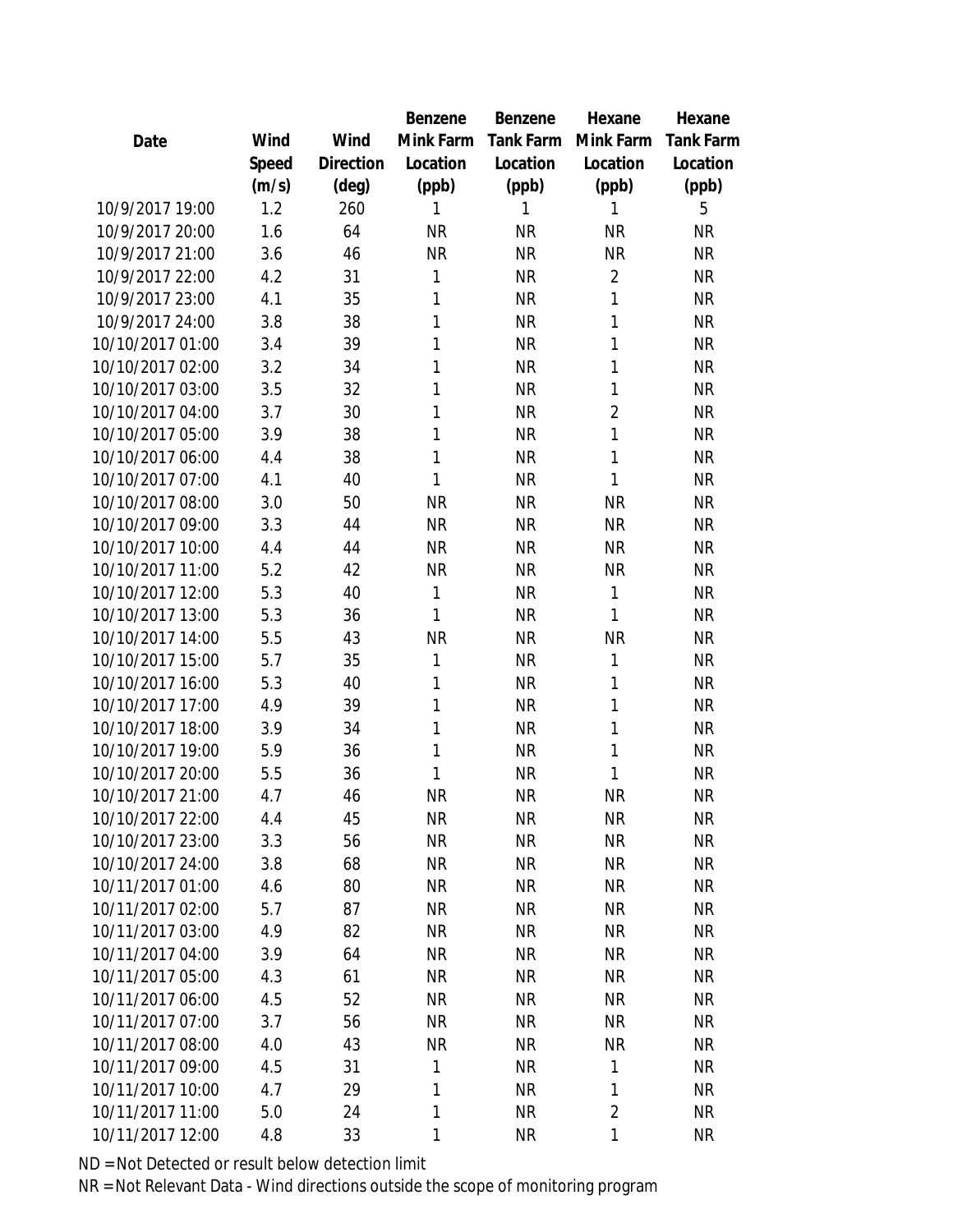|                  |       |                | Benzene   | Benzene          | Hexane    | Hexane           |
|------------------|-------|----------------|-----------|------------------|-----------|------------------|
| Date             | Wind  | Wind           | Mink Farm | <b>Tank Farm</b> | Mink Farm | <b>Tank Farm</b> |
|                  | Speed | Direction      | Location  | Location         | Location  | Location         |
|                  | (m/s) | $(\text{deg})$ | (ppb)     | (ppb)            | (ppb)     | (ppb)            |
| 10/11/2017 13:00 | 4.4   | 30             | 1         | <b>NR</b>        | 1         | <b>NR</b>        |
| 10/11/2017 14:00 | 3.9   | 34             | 1         | <b>NR</b>        | 1         | <b>NR</b>        |
| 10/11/2017 15:00 | 3.5   | 38             | 1         | <b>NR</b>        | 1         | <b>NR</b>        |
| 10/11/2017 16:00 | 3.4   | 36             | 1         | <b>NR</b>        | 1         | <b>NR</b>        |
| 10/11/2017 17:00 | 3.0   | 44             | <b>NR</b> | <b>NR</b>        | <b>NR</b> | <b>NR</b>        |
| 10/11/2017 18:00 | 3.3   | 39             | 1         | <b>NR</b>        | 1         | <b>NR</b>        |
| 10/11/2017 19:00 | 2.5   | 51             | <b>NR</b> | <b>NR</b>        | <b>NR</b> | <b>NR</b>        |
| 10/11/2017 20:00 | 2.8   | 68             | <b>NR</b> | <b>NR</b>        | <b>NR</b> | <b>NR</b>        |
| 10/11/2017 21:00 | 2.0   | 60             | <b>NR</b> | <b>NR</b>        | <b>NR</b> | <b>NR</b>        |
| 10/11/2017 22:00 | 1.7   | 82             | <b>NR</b> | <b>NR</b>        | <b>NR</b> | <b>NR</b>        |
| 10/11/2017 23:00 | 2.3   | 89             | <b>NR</b> | <b>NR</b>        | <b>NR</b> | <b>NR</b>        |
| 10/11/2017 24:00 | 1.8   | 78             | <b>NR</b> | <b>NR</b>        | <b>NR</b> | <b>NR</b>        |
| 10/12/2017 01:00 | 1.9   | 69             | <b>NR</b> | <b>NR</b>        | <b>NR</b> | <b>NR</b>        |
| 10/12/2017 02:00 | 1.5   | 83             | <b>NR</b> | <b>NR</b>        | <b>NR</b> | <b>NR</b>        |
| 10/12/2017 03:00 | 0.9   | 81             | <b>NR</b> | <b>NR</b>        | <b>NR</b> | <b>NR</b>        |
| 10/12/2017 04:00 | 1.1   | 68             | <b>NR</b> | <b>NR</b>        | <b>NR</b> | <b>NR</b>        |
| 10/12/2017 05:00 | 1.6   | 89             | <b>NR</b> | <b>NR</b>        | <b>NR</b> | <b>NR</b>        |
| 10/12/2017 06:00 | 1.2   | 90             | <b>NR</b> | <b>NR</b>        | <b>NR</b> | <b>NR</b>        |
| 10/12/2017 07:00 | 1.4   | 95             | <b>NR</b> | <b>NR</b>        | <b>NR</b> | <b>NR</b>        |
| 10/12/2017 08:00 | 1.6   | 88             | <b>NR</b> | <b>NR</b>        | <b>NR</b> | <b>NR</b>        |
| 10/12/2017 09:00 | 2.2   | 100            | <b>NR</b> | <b>NR</b>        | <b>NR</b> | <b>NR</b>        |
| 10/12/2017 10:00 | 2.5   | 106            | <b>NR</b> | <b>NR</b>        | <b>NR</b> | <b>NR</b>        |
| 10/12/2017 11:00 | 2.7   | 114            | <b>NR</b> | <b>NR</b>        | <b>NR</b> | <b>NR</b>        |
| 10/12/2017 12:00 | 2.5   | 116            | <b>NR</b> | <b>NR</b>        | <b>NR</b> | <b>NR</b>        |
| 10/12/2017 13:00 | 2.4   | 118            | <b>NR</b> | <b>NR</b>        | <b>NR</b> | <b>NR</b>        |
| 10/12/2017 14:00 | 2.1   | 144            | <b>NR</b> | <b>NR</b>        | <b>NR</b> | NR               |
| 10/12/2017 15:00 | 1.8   | 168            | <b>NR</b> | <b>NR</b>        | <b>NR</b> | <b>NR</b>        |
| 10/12/2017 16:00 | 1.2   | 173            | <b>NR</b> | $\mathbf{1}$     | <b>NR</b> | $\mathbf{1}$     |
| 10/12/2017 17:00 | 1.0   | 158            | <b>NR</b> | <b>NR</b>        | <b>NR</b> | <b>NR</b>        |
| 10/12/2017 18:00 | 1.7   | 137            | <b>NR</b> | <b>NR</b>        | <b>NR</b> | <b>NR</b>        |
| 10/12/2017 19:00 | 2.0   | 142            | <b>NR</b> | <b>NR</b>        | <b>NR</b> | <b>NR</b>        |
| 10/12/2017 20:00 | 2.2   | 134            | <b>NR</b> | <b>NR</b>        | <b>NR</b> | <b>NR</b>        |
| 10/12/2017 21:00 | 2.4   | 138            | <b>NR</b> | <b>NR</b>        | <b>NR</b> | NR               |
| 10/12/2017 22:00 | 2.6   | 147            | <b>NR</b> | <b>NR</b>        | <b>NR</b> | <b>NR</b>        |
| 10/12/2017 23:00 | 2.8   | 154            | NR.       | <b>NR</b>        | <b>NR</b> | <b>NR</b>        |
| 10/12/2017 24:00 | 3.0   | 177            | <b>NR</b> | 1                | <b>NR</b> | $\mathbf{1}$     |
| 10/13/2017 01:00 | 2.6   | 188            | <b>NR</b> | 1                | <b>NR</b> | 1                |
| 10/13/2017 02:00 | 2.5   | 191            | <b>NR</b> | 1                | <b>NR</b> | 1                |
| 10/13/2017 03:00 | 2.5   | 194            | <b>NR</b> | 1                | <b>NR</b> | 1                |
| 10/13/2017 04:00 | 2.8   | 193            | NR        | 1                | <b>NR</b> | 1                |
| 10/13/2017 05:00 | 2.6   | 193            | <b>NR</b> | 1                | <b>NR</b> | 1                |
| 10/13/2017 06:00 | 2.8   | 188            | <b>NR</b> | 1                | <b>NR</b> | 1                |
|                  |       |                |           |                  |           |                  |